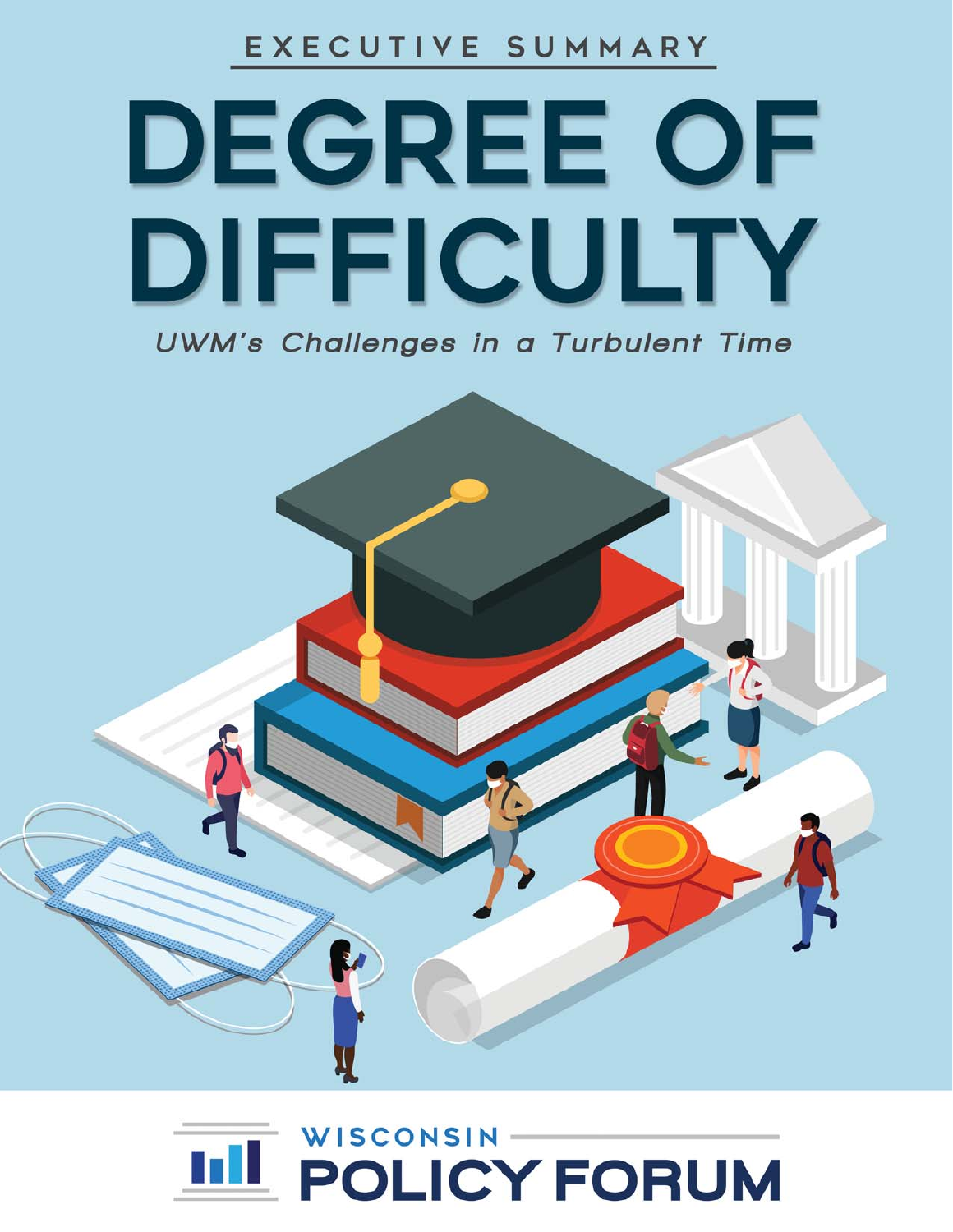In a state where most higher education institutions are working to address financial and enrollment challenges, the University of Wisconsin-Milwaukee faces some of the greatest difficulties of all. UWM's steep enrollment drop has exacerbated the effects of an eight-year tuition freeze and lagging state funding, forcing cuts to faculty, eroding reserves and research spending, and threatening efforts to raise retention and graduation rates. COVID-19 has added to those difficulties, racking up costs and lost revenues that not even three generous rounds of federal aid have been able to cover.

In December, the Wisconsin Policy Forum published ["Falling Behind?"](https://wispolicyforum.org/wp-content/uploads/2020/12/FallingBehind_FullReport-compressed.pdf), a comprehensive review of the state's public colleges and universities with a particular focus on UW-Madison. This report builds on that work by examining the successes and difficulties for the state's other major public research university, including how its fiscal health compares to peer public urban research institutions.

## UWM Faces Challenging Fiscal and Enrollment Trends

UWM provides crucial access to higher education, serving the largest number of Black, Latino, and Southeast Asian students of any UW campus as well as the largest number of students with military or veteran status. UWM saw substantial growth in enrollment and programming during the late 1990s and 2000s that culminated in it being designated an elite R1 research institution in 2016 – one of only 131 universities nationally and two in Wisconsin with this status.

Still, sustained efforts are needed to safeguard UWM's crucial mission in light of these headwinds:

- State funding for the university has fallen from nearly equal to tuition revenue in 2008 to being 28.4% lower than tuition today.
- In-state undergraduate tuition rose 127.6% at UWM between 2001 and 2011, easily outpacing inflation. Yet for the last eight years, the state has kept in-state undergraduate tuition at UWM frozen at its 2013 level of \$8,091.
- Full-time



spot, enrollment in 2020 was still 10.6% higher than in 2000.

In addition, UWM has documented \$91.8 million in total losses from the pandemic because of lower housing and dining revenues, pandemic expenses such as technology and personal protective equipment, and losses in state funding and tuition revenue. Though helpful, recent rounds of federal aid for UWM are expected to fall at least \$39 million short of covering the full impact of added expenses and lost revenues from COVID-19.

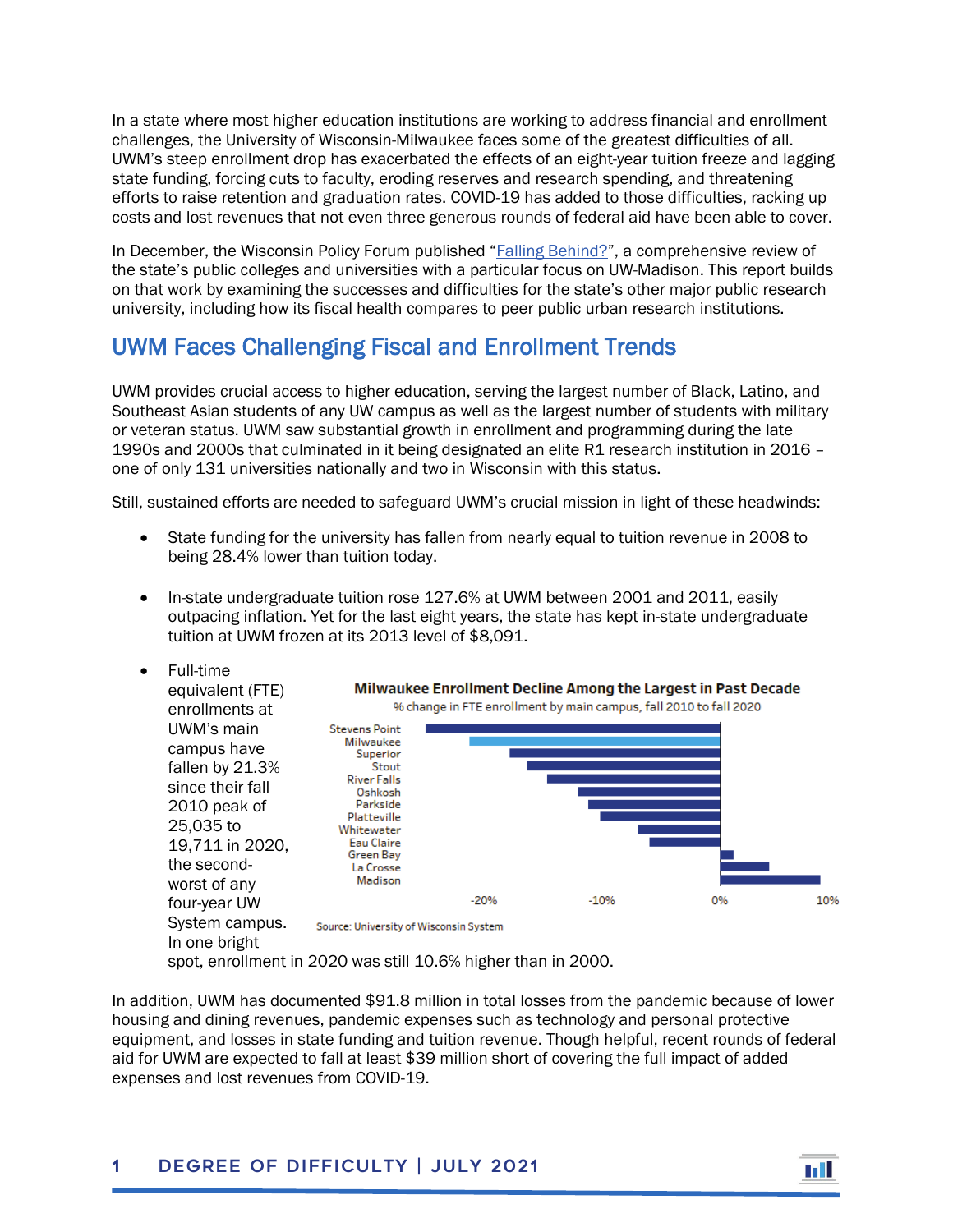#### **Federal Aid Covers Half of COVID-19 Losses**

Lost revenues, unexpected expenses, and new federal aid for UWM from pandemic



Source: University of Wisconsin-Milwaukee; Chart does not include an estimate of student losses.

## UWM Trails National Peers on Key Financial Metrics

These fiscal challenges for UWM stand out when they are compared to 14 other peer urban public research universities around the country. Using Integrated Postsecondary Education Data System (IPEDS) data, we found:

- In 2019, UWM received \$5,229 in state funding per student, 27.9% below the peer group average and the third-lowest among the urban universities.
- In 2019, UWM received \$14,038 in state funding and tuition and fee revenue for each full-time student.

#### **UWM's Revenues Second-Lowest**

2019 state appropriations & tuition revenue per student



mil

Source: Integrated Postsecondary Education Data System (IPEDS)

That was second lowest of its peers (above only the University of New Orleans) and was 23.1% below the average for the group of \$18,069.

• Between 2013 and 2020, in-state undergraduate tuition and required fees rose 3.8% at UWM – the smallest increase of any of the peer universities except Georgia State University. In addition, UWM's tuition and fees were third-lowest at \$9,526 in 2020, higher than only Georgia State and the University of New Orleans.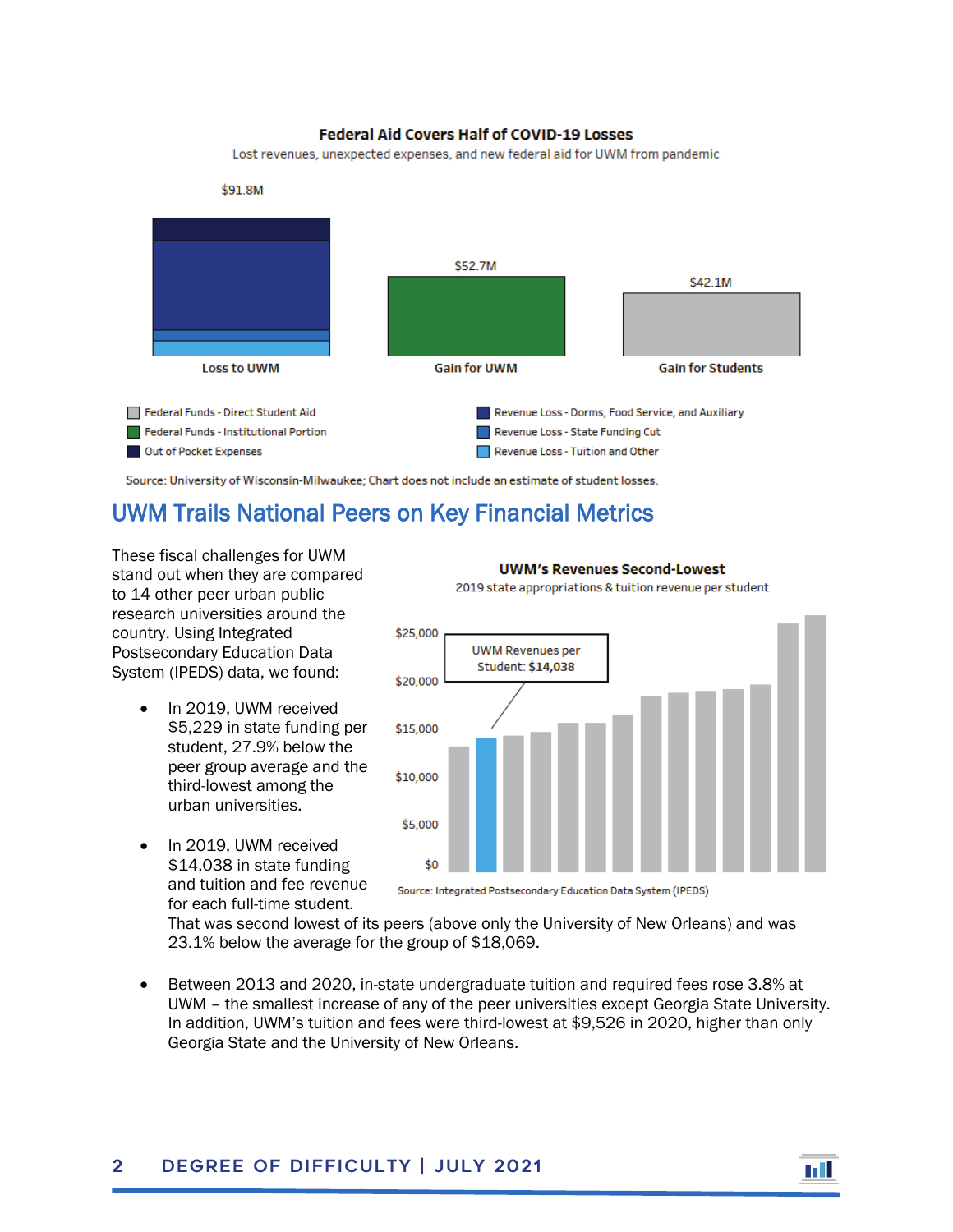• During the tuition freeze era running from 2013 to 2019, UWM had an FTE enrollment loss of 6.4%. That was the fourth-biggest loss among its peers and well behind the group overall, which averaged a 3.6% gain in enrollment over those years.

UWM has still made notable gains in the face of its financial and enrollment challenges. Six-year graduation rates for students seeking a bachelor's degree have improved for all students, including underrepresented minorities. Since 2000, UWM has doubled its number of health degrees and nearly tripled its number of Science,



Source: Integrated Postsecondary Education Data System (IPEDS)

Technology, Engineering, and Math (STEM) degrees. Students now require fewer credits and less time to graduate, reducing both tuition costs and lost earnings.

Challenges remain, however, and in some areas they are daunting. Disparities in retention and graduation rates remain great for underrepresented minority students as compared to white students. Despite the improvements for minority students, white undergrads are still twice as likely as Black students to complete their bachelor's at UWM within six years.

## Faculty, R&D See Drops

Our research revealed additional worrisome trends for both faculty numbers and pay and for research and development efforts. UWM now has more than 100 fewer faculty than it did in 2010 despite gaining staff through a 2018 merger with the former UW-Waukesha and UW-Washington County. UWM's Think Tank 2030 report has noted that additional faculty cuts could impact the university's research efforts and possibly its status as an R1 institution.

UWM also trails most of its peer universities in faculty compensation and has lost ground over the past decade in providing the competitive salaries needed to attract top faculty. In 2020, for example, full professors at UWM made \$105,884 on average. That was the third-lowest among the peer group and was 16.2% below the median salary of \$126,318 among the peer universities. In 2009, full professors averaged \$92,551 at UWM, which was 13.2% below the median for the group.

Meanwhile, over the past decade, UWM's research and development spending has fallen substantially even without accounting for inflation. Just as the rise of UWM's research efforts and its attainment of R1 status have been a benefit for the entire region, the recent decline is a concerning trend for the university and the greater Milwaukee area as a whole.

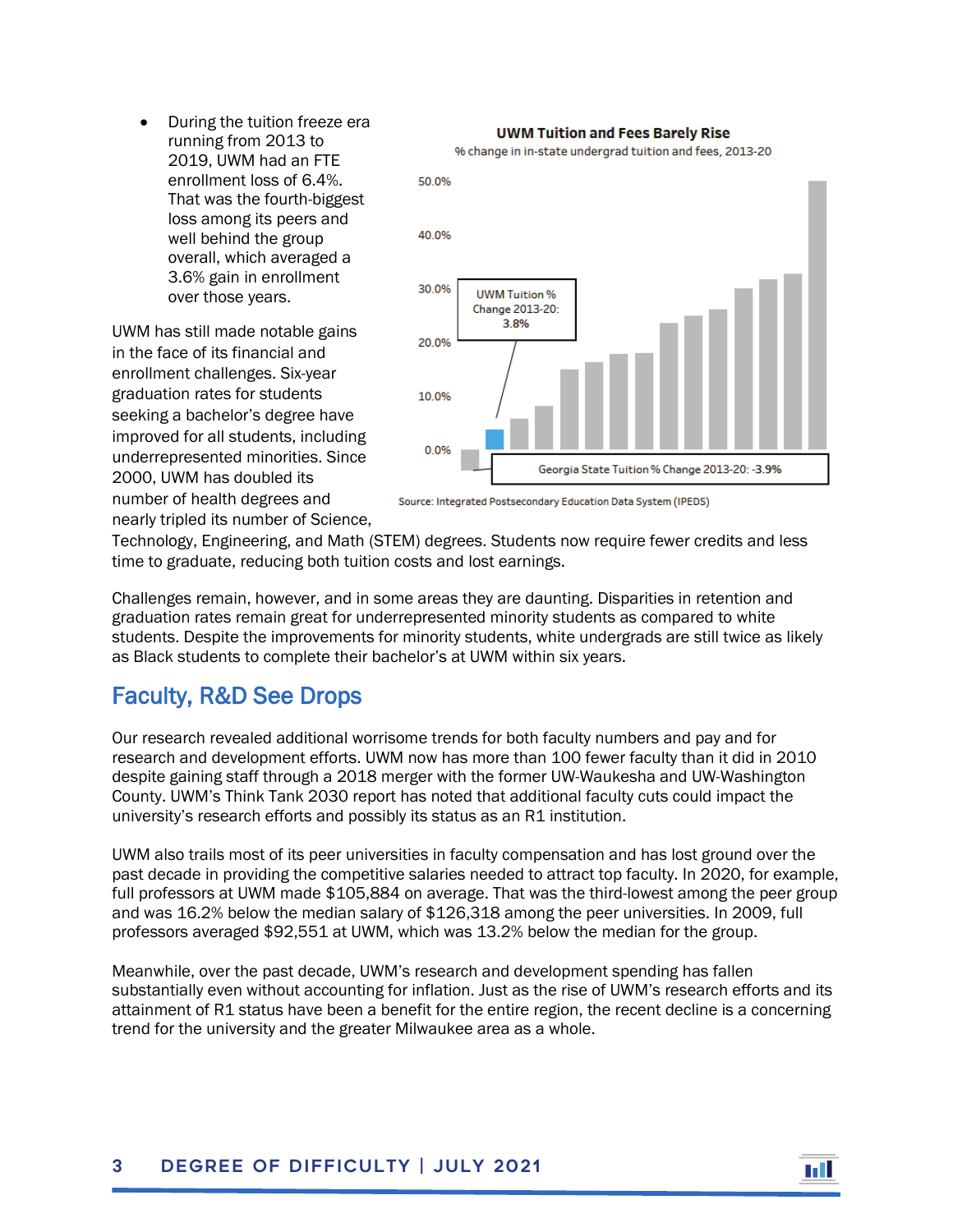#### **UW-Milwaukee's Salary Gaps Grow**

Gaps in average salary by position and year at UW-Milwaukee versus peer universities

| Rank       | Year |                  |                                                                                                                                                                                                                                                                                                                                                                                                                                                              |            |     |                 |            |            |     |            |            |      |      |      |      |  |
|------------|------|------------------|--------------------------------------------------------------------------------------------------------------------------------------------------------------------------------------------------------------------------------------------------------------------------------------------------------------------------------------------------------------------------------------------------------------------------------------------------------------|------------|-----|-----------------|------------|------------|-----|------------|------------|------|------|------|------|--|
| Full       | 2020 | Peer Median      |                                                                                                                                                                                                                                                                                                                                                                                                                                                              |            |     |                 |            |            |     |            |            |      |      |      |      |  |
| professor  | 2009 | UW-Milwaukee     |                                                                                                                                                                                                                                                                                                                                                                                                                                                              |            |     |                 |            |            |     |            |            |      |      |      |      |  |
| Associate  | 2020 |                  | -                                                                                                                                                                                                                                                                                                                                                                                                                                                            |            |     |                 |            |            |     |            |            |      |      |      |      |  |
| professor  | 2009 |                  | $\bullet\hspace{-4pt}-\hspace{-4pt}\bullet\hspace{-4pt}$                                                                                                                                                                                                                                                                                                                                                                                                     |            |     |                 |            |            |     |            |            |      |      |      |      |  |
| Assistant  | 2020 |                  | $\bullet\hspace{-4pt}-\hspace{-4pt}-\hspace{-4pt}-\hspace{-4pt}-\hspace{-4pt}-\hspace{-4pt}-\hspace{-4pt}-\hspace{-4pt}-\hspace{-4pt}-\hspace{-4pt}-\hspace{-4pt}-\hspace{-4pt}-\hspace{-4pt}-\hspace{-4pt}-\hspace{-4pt}-\hspace{-4pt}-\hspace{-4pt}-\hspace{-4pt}-\hspace{-4pt}-\hspace{-4pt}-\hspace{-4pt}-\hspace{-4pt}-\hspace{-4pt}-\hspace{-4pt}-\hspace{-4pt}-\hspace{-4pt}-\hspace{-4pt}-\hspace{-4pt}-\hspace{-4pt}-\hspace{-4pt}-\hspace{-4pt}-\$ |            |     |                 |            |            |     |            |            |      |      |      |      |  |
| professor  | 2009 |                  |                                                                                                                                                                                                                                                                                                                                                                                                                                                              |            |     |                 |            |            |     |            |            |      |      |      |      |  |
| Instructor | 2020 | $\bullet\bullet$ |                                                                                                                                                                                                                                                                                                                                                                                                                                                              |            |     |                 |            |            |     |            |            |      |      |      |      |  |
|            | 2009 |                  | $\bullet\hspace{-4pt}\bullet\hspace{-4pt}$                                                                                                                                                                                                                                                                                                                                                                                                                   |            |     |                 |            |            |     |            |            |      |      |      |      |  |
|            |      | ЮK               | 10K                                                                                                                                                                                                                                                                                                                                                                                                                                                          | <b>20K</b> | 30K | 40 <sub>K</sub> | <b>50K</b> | <b>60K</b> | 70К | <b>80K</b> | <b>90K</b> | 100K | 110K | 120K | 130K |  |

Source: IPEDS; instructor salaries for the University of Texas-Dallas were not available to include in the peer median. Lecturer salaries were excluded altogether from the chart because data on them were not available for five peers.

In raw dollars, UWM R&D spending decreased from \$61.2 million in 2011 to \$53.8 million in 2019. The 12.1% decrease was well below the 13.8% increase in spending for the 15-institution peer group over those years.

> UWM R&D Spending Falls More than Most Peers % change in R&D spending at UW-Milwaukee and peer universities, 2011-19

### 150.0% **Peer Group Average** 100.0% % Change 2011-19: 13.8% **UWM** % Change 2011-19: -12.1% 50.0% 0.0%  $-50.0%$ Universities with Very High Research Activity (R1) Universities with High Research Activity (R2) Average of Peer Group  $-100.0%$

Source: National Center for Science and Engineering Statistics

## How to move forward?

In addition to coping with COVID-19, UWM has taken steps in recent years to address its fiscal and other challenges such as cutting staff and implementing furloughs, merging with the pair of two-year UW campuses in the area, expanding digital learning, and bolstering supports for students, including those of color. The new state budget also removes the previous tuition freeze for in-state students, though it provides relatively little new state funding despite a large surplus.

We do not make specific recommendations, but UW and state leaders could consider some of the following added steps for UWM in the coming months:

• Finding targeted areas to increase state funding to UWM or financial aid to students, though that will be more difficult now that the state budget has been finalized.

#### 4 Degree of Difficulty | July 2021